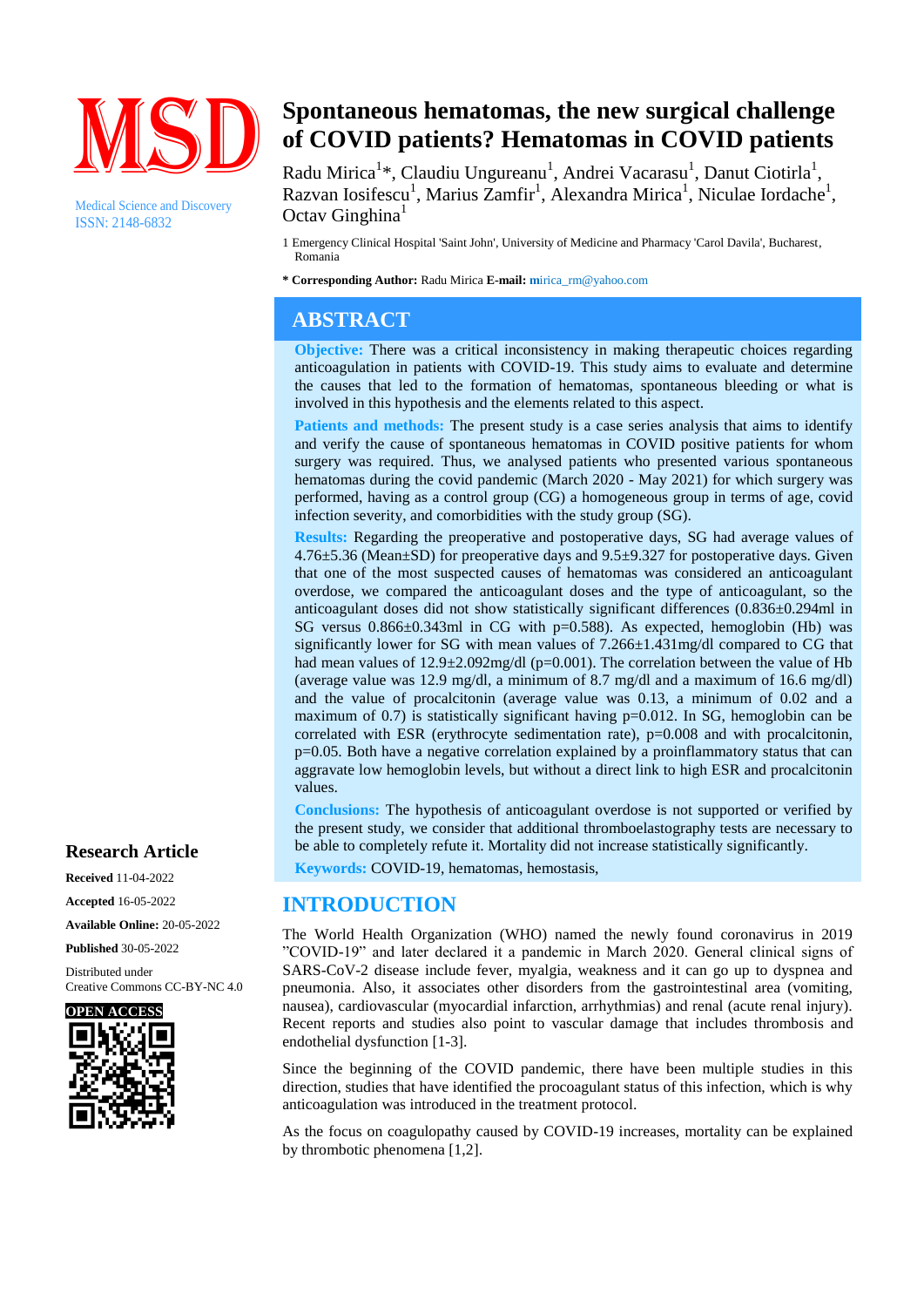A multicenter review in the United States detailed a thrombotic complication rate of 9.5%, despite the administration of the standard dose of prophylactic anticoagulation [3]. Furthermore, bleeding episodes have been identified in patients with COVID-19. In general, the number of patients with complications that lead to death varies from 4.8% to 8% [3, 4].

The early stage of this disease can be associated with high Ddimer, prolonged PT, and elevated levels of fibrinogen, indicating activation of coagulation pathways and thrombosis (Mehrdad Rostami)

Elevated plasma levels of CRP (C-reactive protein) and NTproBNP (N-terminal B-type natriuretic peptide) are fully related to the lethal outcome of COVID-19, suggesting that irritation is a potent component of myocardial injury and underlying disease of mortality [2].

The disease progresses in 3 stages: the initial disease caused by dynamic contamination, an aspiration moment stage and, when extreme, a third stage characterized by hyperinflammation, cytokine storm, high levels of biomarkers of heart damage and remarkable morbidity and mortality. In some patients with COVID-19, the inflammatory reaction continues to intensify and it occurs in systemic inflammation, with a better measure on deceased people with dynamic thrombocytopenia. Regarding this famous decrease in platelet count, clots have been identified in the small vessels of the lungs, heart and liver of patients with COVID-19 [4] and extend the predominance of deep vein thrombosis in hospitalized patients with dynamic contamination [3, 5].

There is no current standardized approach to anticoagulation in patients with SARS-CoV-2 infection, while the potential dangers of death remain. Our thinking characterizes the anticoagulation therapy used in patients with COVID-19 and the associated death risk [2, 6].

There was a critical inconsistency in making therapeutic choices regarding anticoagulation in patients with COVID-19. It is well known that anticoagulation therapy is a non-lethal treatment with regular clinical controls. The choice to increase anticoagulation doses should subsequently be carefully considered. The dangers should be communicated, and the sharing of choices is ideal in such clinical situations [2, 7].

Through this study, we aimed to evaluate and determine the causes that led to the formation of hematomas, spontaneous bleeding or what is involved in this hypothesis and what the elements related to this aspect are

#### **MATERIAL and METHODS**

The present study is a case series analysis that aims to identify and verify the cause of spontaneous hematomas in COVID positive patients for whom surgery was required. Thus, we analyzed patients who presented various spontaneous hematomas during the covid pandemic (March 2020 - May 2021) for which surgery was performed having as a control group (CG) a homogeneous group in terms of age, COVID-19 severity and comorbidities with the study group (SG). Covid severity, O2 requirement, age, sex, hospitalization time (both preoperative and postoperative), discharge status, comorbidities, and biological analyzes

Mirica et al. http://dx.doi.org/10.36472/msd.v9i5.718

(complete blood count, coagulation testing, D-dimer) were analyzed for both groups. The data were collected from patients' files and from the digitized database of the 'Saint John' Emergency Clinical Hospital, Bucharest for the period March 2020 - May 2021. Descriptive and analytical statistics were performed using Microsoft Excel and SPSS Statistics 17.0 considering as statistically significant a p-value  $\leq 0.05$ , all values being expressed in mean and standard deviation.

#### **RESULTS**

The SG group, the group of patients who underwent surgery for a spontaneous hematoma, had an average age of  $70.83\pm$ 8.009 years. The CG was chosen to be uniform with the study group and presented an average age of 72.33 ±6.321 years. Also, the ratio of patients by gender was similar according to the graph below.(Figure 1)

Regarding the preoperative and postoperative days, SG had average of  $4.76 \pm 5.36$  for preoperative days and  $9.5 \pm 9.327$ values for postoperative days.

The total hospitalization days are the common parameter of the two groups, we compared them, and we obtained the following values:  $14.17 \pm 10.188$  days for SG versus  $14.93 \pm 10.188$ 4.096 days for CG. This shows us that there is no statistically significant difference between the two groups and therefore, the appearance of a hematoma that required surgery did not prolong the total number of days of hospitalization. Also, for SG there is a statistically significant correlation between age and total days of hospitalization (p=0.049).

The state of discharge is shown according to the graphs below, in CG there were no deceased patients, although the severity of SARS-CoV2 pneumonia was similar for both groups. For SG, most patients (n=8) died, thus the comparative data between the two groups was statistically significant ( $p = 0.002$ ). Also, for CG, there is a correlation between total hospitalization days and status upon discharge (p=0.005) meaning that a longer stay in hospital can negatively influence the discharge status. (Figure 2)

Given that one of the most suspected causes of hematomas was considered an anticoagulant overdose, we compared the anticoagulant doses and the type of anticoagulant, so the anticoagulant doses did not show statistically significant differences (0.836  $\pm$ 0.294ml in SG versus 0.866  $\pm$ 0.343ml in CG with p=0.588). Given that the type of anticoagulant used (Fraxiparin, Clexane or Heparin) was evenly distributed in the two groups, we cannot conclude that this was the cause of the hematomas.

As expected, hemoglobin (Hb) was significantly lower for SG, with mean values of 7.266  $\pm$ 1.431mg/dl compared to CG which had mean values of  $12.9 \pm 2.092$  mg/dl (p=0.001). The correlation between the value of Hb (average value was 12.9 mg/dl, a minimum of 8.7 mg/dl and a maximum of 16.6 mg/dl) and the value of procalcitonin (average value was  $0.13$ , a minimum of  $0.02$  and a maximum of  $0.7$ ) is statistically significant having p=0.012. In SG, hemoglobin can be correlated with ESR (erythrocyte sedimentation rate),  $p=0.008$  and with procalcitonin,  $p=0.05$ . Both have a negative correlation explained by a proinflammatory status that can aggravate low hemoglobin levels, but without a direct link to high ESR and procalcitonin values. (Figure 3)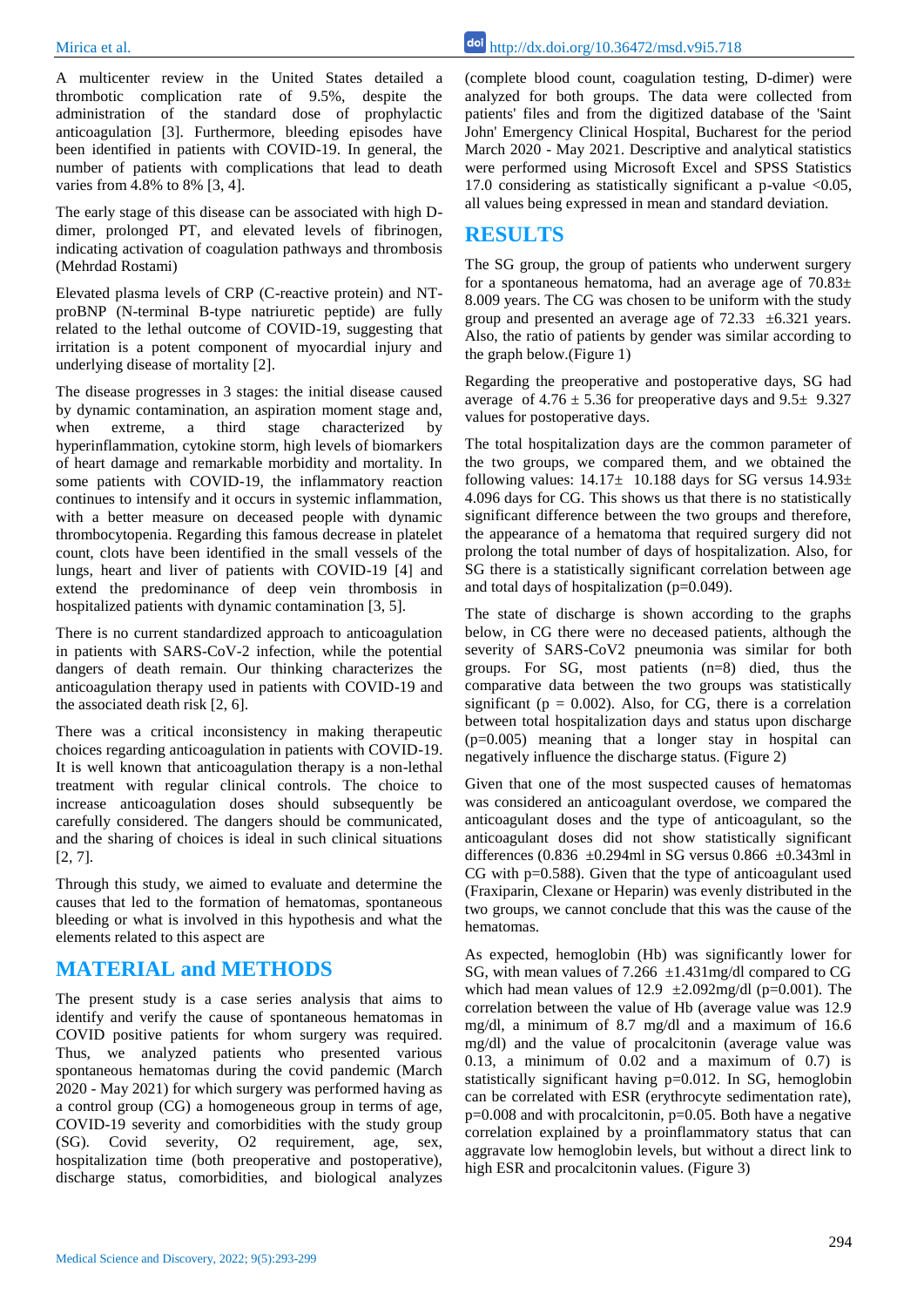The difference in the number of leukocytes between the two groups was also with a statistical significance, SG had much higher values than those in CG (19.065  $\pm$ 897/ $\mu$ l in SG vs 8.961  $\pm$ 4.356/μl in CG) thus, we can raise the hypothesis that proinflammatory and infectious status can cause a more important state of anticoagulation. We also observed that patients in CG have lower values of leucocytes (average value was 8.96/μl, with a minimum of 2.77/μl and a maximum of 18.9/μl) also had a lower value of thrombocytes (average value was 346.000/μl with a minimum of 59.000/μl and a maximum of 890.000/μl), p=0.012. Leucocytes also correlate with C-reactive protein (average value was 36.64mg/dL with a minimum of 0.63 mg/dL and a maximum of 204 mg/dL),  $p=$ 0.012, being a statistically significant correlation. Another correlation was made in SG between preoperative days and the number of leucocytes  $(p=0.007)$  explained by the proinflammatory status, an increased number of leukocytes causing the operating team to operate earlier, even if the proinflammatory status could be given by the pneumological condition. Also, C-reactive protein was correlated with procalcitonin (p=0.046), both being involved in the proinflammatory status. (Figure 4)

The values of fibrinogen in CG (average value was 435 mg/dL with a minimum of 276 mg/dL and a maximum of 613 mg/dL) have a statistically significant correlation with procalcitonin (average value was 0.13, a minimum of 0.02 and a maximum of 0.7),  $p= 0.032$  and with IL-6 (average value was 98.8 pg/mL with a minimum of 1.5 pg/mL and a maximum of 507 pg/mL), where  $p = 0.05$ .

Another correlation in CG was D-dimers (average value was 0.64 with a minimum of 0.27 and a maximum of 1.81) with IL-6 (average value was 98.8 μg/mL with a minimum of 1.5 μg/mL and a maximum of 507 μg/mL),  $p= 0.005$ . The higher the D-dimers was, the higher the value of IL-6 was. (Figure 5)

Moving to coagulation, in the same CG we also observed that aPTT (activated partial thromboplastin time), with an average value of 38s (a minimum of 22.4s and a maximum of 99s) has a more statistically significant correlation with fibrinogen  $(p=0.03)$ , with ESR (average value was 43s with a minimum of 11s and a maximum of 89s), p=0.029, with procalcitonin ( $p= 0.001$ ). We observed that IL-6 (average value was 98.8) with a minimum of 1.5 and a maximum of 507) has some interesting statistically significant correlation with the total hospitalization days (average value was 15 with a minimum of 11 and a maximum of 25),  $p=0.008$ , also with fibrinogen,  $(p= 0.05)$  and with D-dimer ( $p= 0.005$ ).

Regarding platelets, in SG there is a negative correlation between them and age  $(p=0.022)$ , also thrombocytes with ESR ( $p=0.046$ ). This is explained by the procoagulant status in the context of sepsis, elderly patients consume platelets faster and cannot be produced in time due to age slowdown. (Figure 6)

In the case of the anticoagulant dose (average value was 0.9ml with a minimum of 0.4ml and a maximum of 1.6ml), we found that there is a statistically significant correlation with the total hospitalization days  $(p=0.05)$  and with Hb  $(p=0.05)$ . It is known that the dose of anticoagulant increases aPTT, this being a positive correlation in  $SG$  with p=0.044. (Figure 7)

4.33%

0,0%



**Figure 1:** Gender division of the two groups



Control group

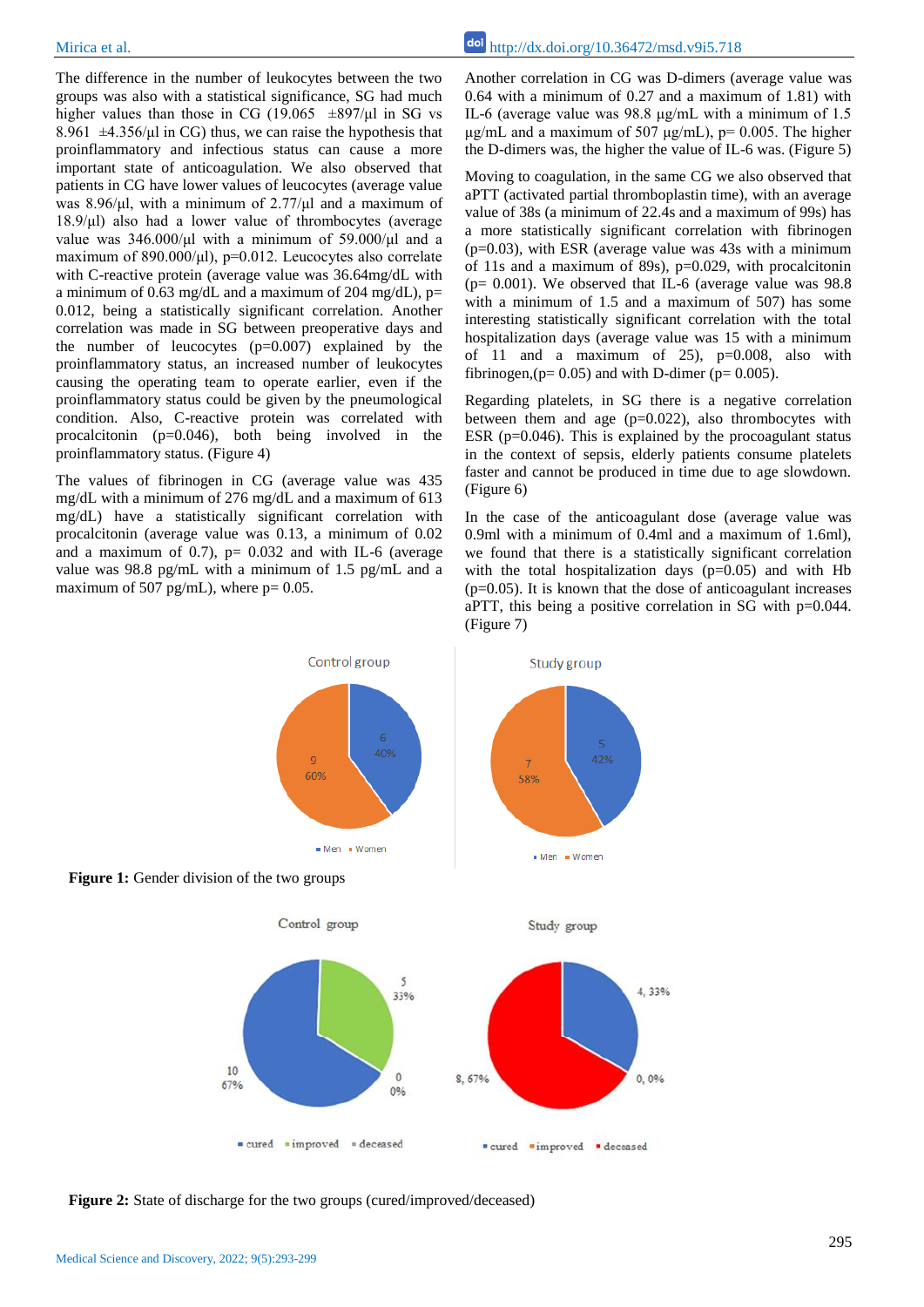Medical Science and Discovery, 2022; 9(5):293-299



**Figure 3:** Hemoglobin evaluation for the two groups



**Figure 4:** Leukocytes evaluation for the two groups



**Figure 5:** D-Dimers evaluation for the two groups



**Figure 6:** Platlets count evaluation for the two groups









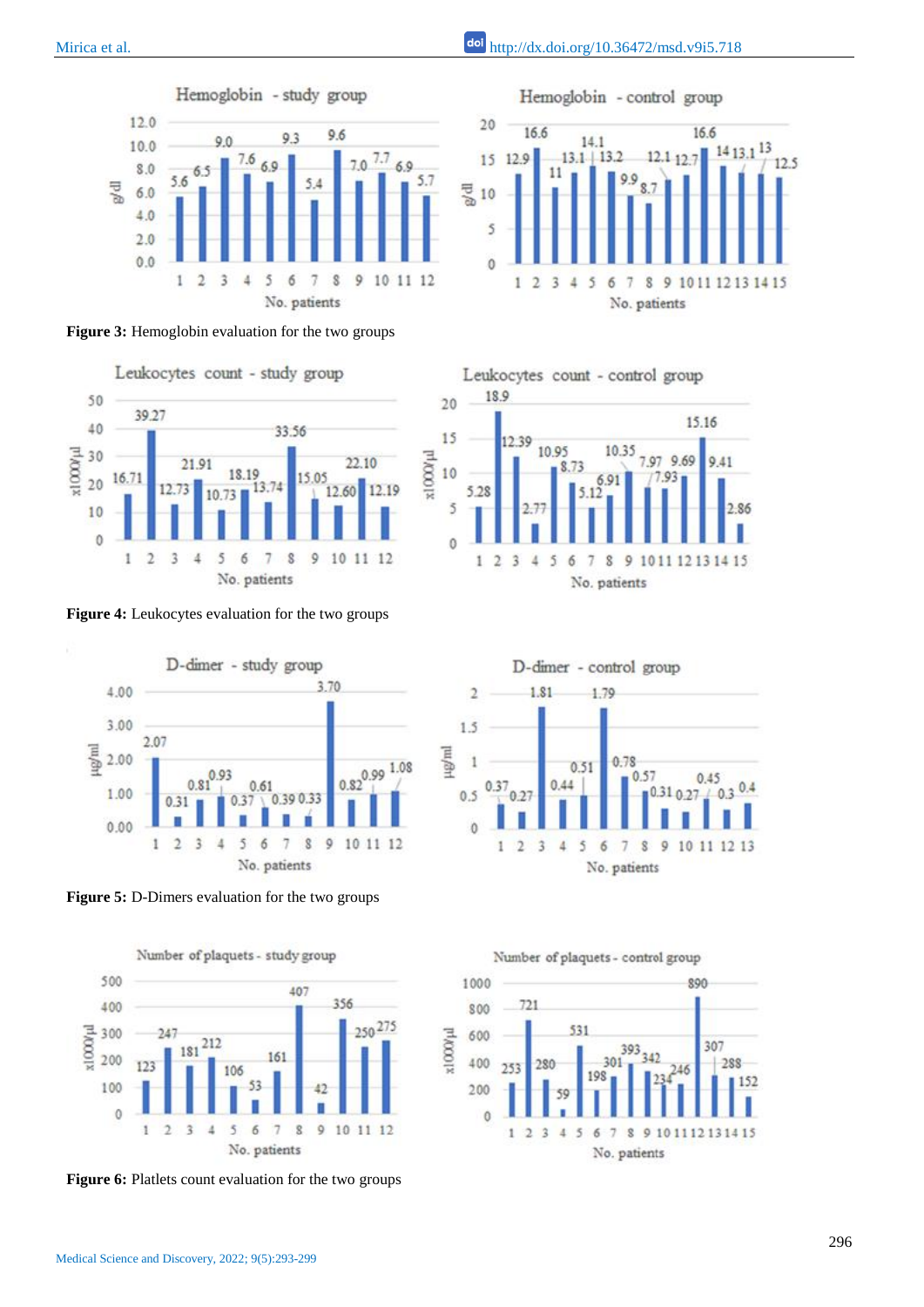

Anticoagulant dose - control group



**Figure 7:** Anticoagulant dose evaluation for the two groups



**Figure 8:** Retroperitoneal hematoma of the psoas muscle migrating to the pelvis

#### **DISCUSSION**

The main hypothesis studied both in the literature and in our study was that of the modified coagulation status within SARS-COV 2 infection. In the literature, 61% of patients were being treated with prophylactic doses of anticoagulation, while 7% and 29% were treated with sub-therapeutic and therapeutic anticoagulation (TA) doses, respectively. In 44% of patients, Musoke et al. found that the decision to escalate the dose of anticoagulation was based on laboratory values characterizing the severity of COVID-19 such as rising Ddimer levels. There were significantly higher rates of bleeding from non-CNS/non-GI sites  $(p = 0.039)$  and from any bleeding site overall ( $p = 0.019$ ) with TA. TA was associated with significantly higher rates of inpatient death (41.6% vs 15.3%  $p < 0.0001$ ) compared to those without [2].

What is noteworthy is the fact that both in the literature and in our study, the extremely serious cases that presented hematomas, also had an extremely severe COVID infection even with the association of IVCS. Critically ill patients with COVID-19 experience high rates of venous and arterial thrombotic complications.

The rates of bleeding may be higher than previously reported and re-iterate the need for randomised trials to better understand the risk-benefit ratio of different anticoagulation strategies. The International Society of thrombosis and hemostasis (ISTH) implemented DIC score, which takes into account INR value, fibrinogen, D-Dimers and platelets count, and established a score of risk for DIC [1,3].

This study by a team of surgeons highlights the importance of surgery in the treatment of this condition. The surgeon has a defining role in diagnosing and treating this pathology. First of all, he must make the differential diagnosis of hematomas with other pathologies with similar manifestations (neoplasms, digestive hemorrhages, inguinal hernias, etc.). Secondly, he must determine the urgency of these hematomas if there is active bleeding or it has stopped and conservative treatment may be attempted if the hematoma is not significant. Last but not least, it plays an extremely important role in draining and evacuating the hematoma through surgery (**Figure 8** - Retroperitoneal hematoma of the psoas muscle migrating to the pelvis)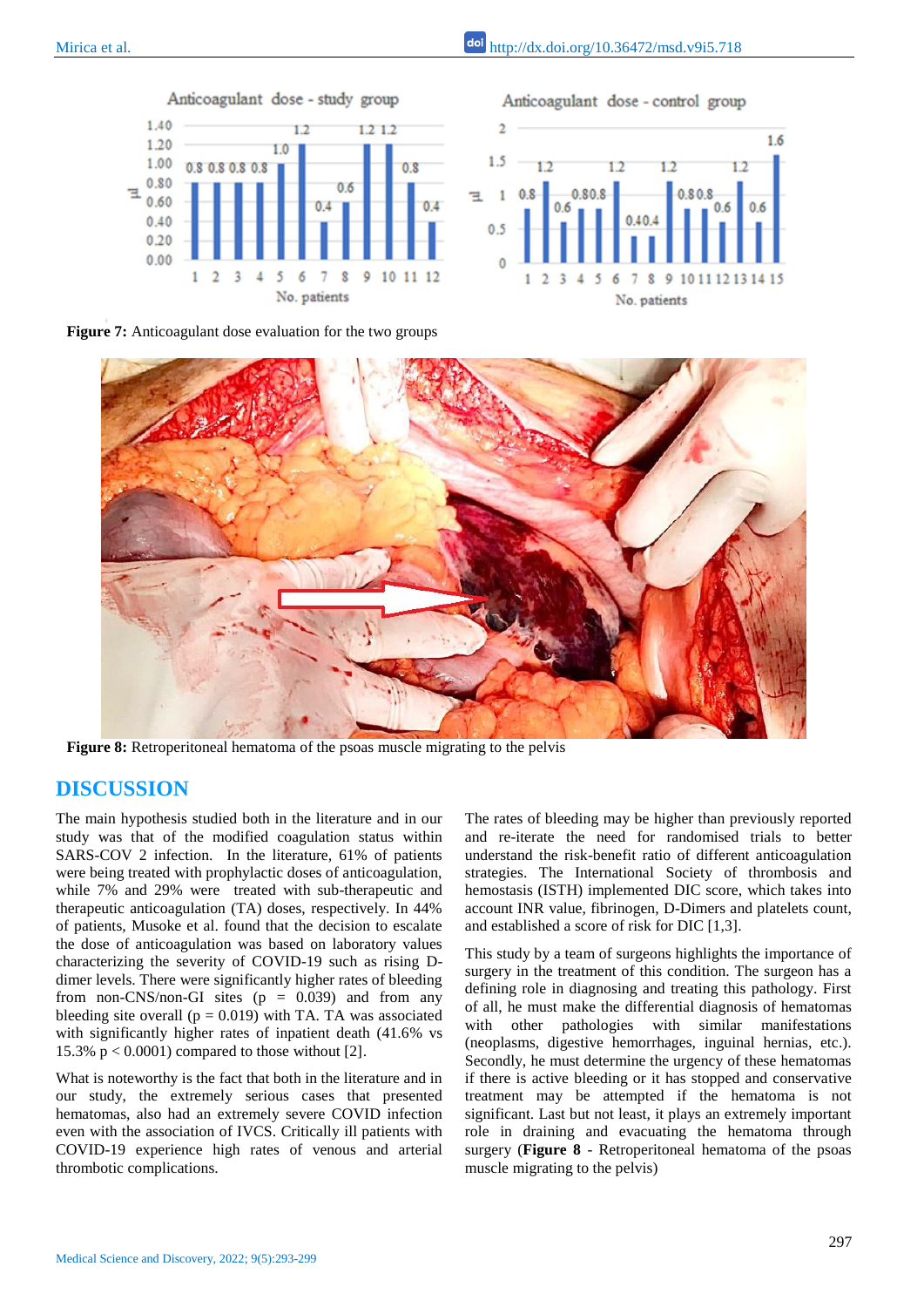There is currently available evidence that suggests the COVID-19 coagulopathy is an association of localized pulmonary platelet consumption, low-grade DIC (but rarely meeting the ISTH DIC criteria) and in some instances a thrombotic microangiopathy.

For the two groups, we evaluated the ISTH criteria for DIC (disseminated intravascular coagulation), and we noted no significant difference considering this parameter (pvalue=0.0919). DIC does not influence the bleeding in CG and SG. It is proven that DIC can translate to transitory thrombocytopenia, but in our groups, only one patient (in the SG) had a score  $>5$ .

Severe COVID-19 illness is associated with increased platelet activation as well as platelet-monocyte aggregation. Platelets from severely ill COVID-19 patients can amplify inflammation and affect coagulability in these patients.

Incriminating COVID-19 for the coagulopathy associated with bleeding and hematomas, one does not forget that all severe infectious disorders are associated with changes in hemostasis laboratory values as well as thrombotic and bleeding events [8, 9]. Before the COVID-19 era, there were some hematomas, but the number was negligible compared to the rest of the cases.

A hypothesis suggests that bleeding can occur spontaneously [10], but other mechanisms may also imply trauma, as other studies indicate [11,12]. Another study indicates that percutaneous veno-venous extracorporeal membrane oxygenation (ECMO) can lead to hematoma formation [13]. We raise the idea that patient mobilization can also be incriminated – some of the patients included in SG have been transported in multiple units and submitted to multiple investigations. The surgeries represent an increased difficulty due to the associated medical conditions of the patients, technical difficulties given by the protective equipment, and last but not least due to the impossibility to identify a unique, clear source of bleeding, most often the bleeding being a diffuse bleeding [14-17].

Most studies reported that anticoagulant or antithrombotic therapies were used to treat these patients. Before the COVID-19 era, a study published by Gonzalez et al. [14] reported on 23 cases a preponderance of anticoagulated patients (65.21%) in the spontaneous etiology of retroperitoneal hematoma [16 - 18].

If we refer to the received anticoagulant doses, we notice that there are no statistically significant differences between the two groups, which is why we cannot support through our study the hypothesis of anticoagulant overdose as the direct cause of hematomas. We consider that additional thromboelastography tests are necessary in order to have a complete picture of this hypothesis.

Other studies suggested using coil embolization, a minimally invasive procedure [10-12], but in our group patients with hemodynamic instability required emergency surgery. Sahu et. Al [13] found in an analysis on 78 retroperitoneal hematomas that medical management alone can be successful in 59% of cases; which 38% underwent surgery and only 3% radiologic procedures. The same study reported that 2 of the 78 patients (2.56%) died from hemorrhagic shock [19, 20].

The studies of the coagulation cascade revealed by the literature require completion, as the hypothesis of microtraumas must also be studied much more detailed than before, with careful monitoring of these cases [19-21]. As expected, platelet count and hemoglobin levels are two of the variables directly related to the prognosis of these patients.

However, we assume the limitations of the study related to the small number of cases and the additional investigations necessary for molecular conclusions. Despite these limitations, the present study remains the only one in the literature to date with the highest number of cases and a similar control group in terms of gender distribution, age and covid severity.

#### **CONCLUSION**

Risk scores must be implemented in order to better identify these patients in order to avoid risky surgery for hemostasis or evacuation of hematomas. As expected, platelet count and hemoglobin levels are two of the variables directly related to the prognosis of these patients.

The surgeries represent an increased difficulty due to the associated medical conditions of the patients, technical difficulties given by the protective equipment and last but not least due to the impossibility to identify a unique, clear source of bleeding, most often the bleeding being a diffuse bleeding.

The hypothesis of anticoagulant overdose is not supported or verified by the present study, we consider that additional thromboelastography tests are necessary to be able to completely refute it.

**Author Contributions: RM, CU, AV, DC, RI, MZ, AM, NI, OG:** Concept, Data collection and/or processing, Analysis and/or interpretation, Literature review, **RM:** Writing, and Revision.

**Conflict of interest:** The author declared no potential conflicts of interest with respect to the research, authorship, and/or publication of this article. This article did not receive a specific grant from funding agencies in the public, commercial, or not-for-profit sectors.

**Ethical approval:** All procedures performed in this study were in accordance with the ethical standards of the institutional research committee.

#### **REFERENCES**

- 1. Shah A, Donovan K, McHugh A, et al. Thrombotic and haemorrhagic complications in critically ill patients with COVID-19: a multicentre observational study. Crit Care. 2020;24(1):561. Published 2020 Sep 18. doi:10.1186/s13054-020-03260-3
- 2. Musoke N, Lo KB, Albano J, et al. Anticoagulation and bleeding risk in patients with COVID-19. Thromb Res. 2020;196:227-230. doi:10.1016/j.thromres.2020.08.035
- 3. Koupenova M, Freedman JE. Platelets and COVID-19: Inflammation, Hyperactivation and Additional Questions. Circ Res. 2020;127(11):1419-1421. doi:10.1161/CIRCRESAHA.120.318218
- 4. Patell R, Chiasakul T, Bauer E, Zwicker JI. Pharmacologic Thromboprophylaxis and Thrombosis in Hospitalized Patients with COVID-19: A Pooled Analysis. Thromb Haemost. 2021;121(1):76-85. doi:10.1055/s-0040-1721664